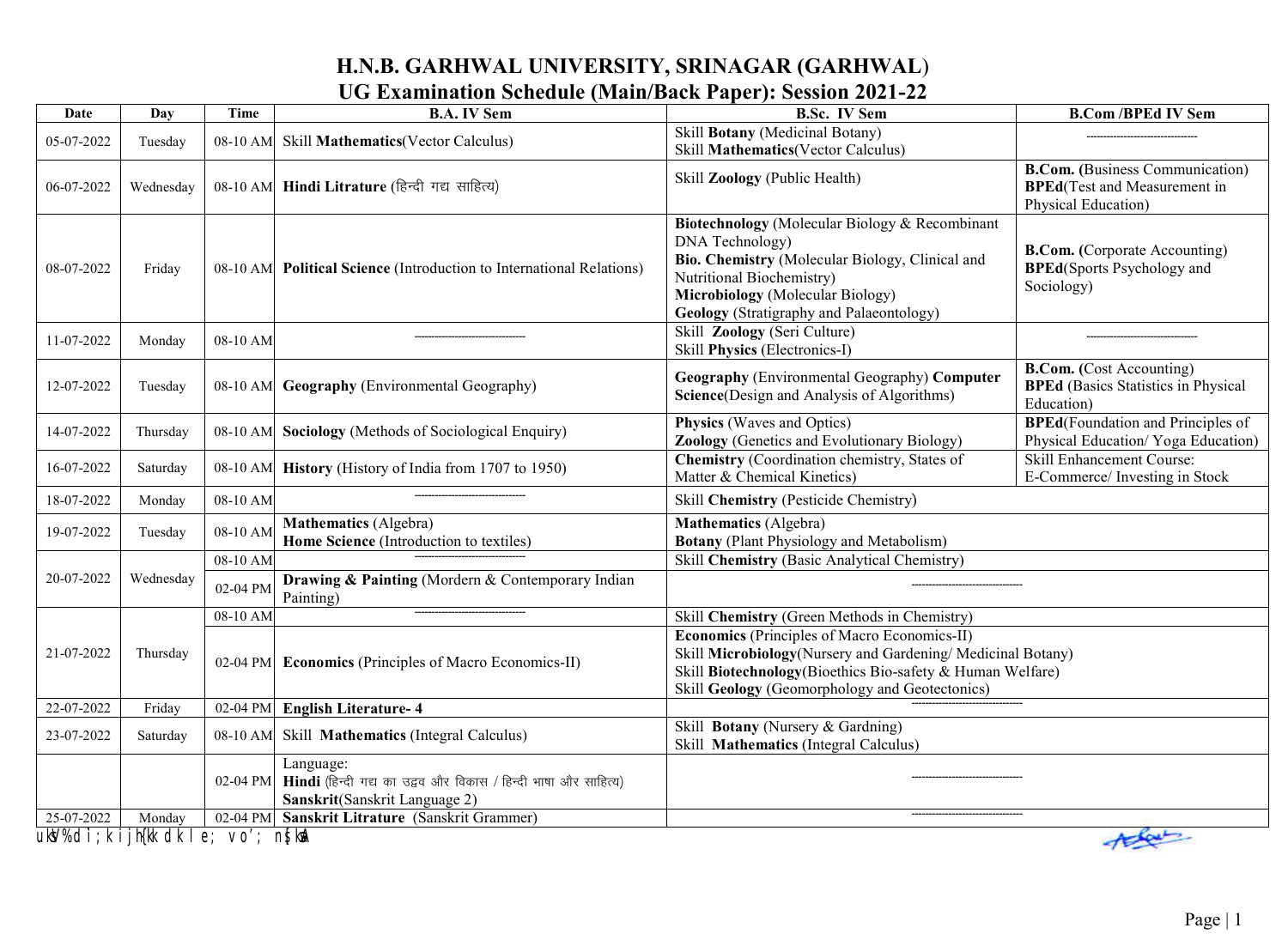# **H.N.B. GARHWAL UNIVERSITY, SRINAGAR (GARHWAL**)

# **UG Examination Schedule (Main/Back Paper): Session 2021-22**

| Date       | Day       | <b>Time</b> | <b>B.A. IV Sem</b>                                                                                                                                                                                                                                                                                                                                                                                                                                                                                                                                                                                                                                                                                                                                                                                                                                                                                                                                                                                                                                                              | <b>B.Sc. IV Sem</b>                                                                      |
|------------|-----------|-------------|---------------------------------------------------------------------------------------------------------------------------------------------------------------------------------------------------------------------------------------------------------------------------------------------------------------------------------------------------------------------------------------------------------------------------------------------------------------------------------------------------------------------------------------------------------------------------------------------------------------------------------------------------------------------------------------------------------------------------------------------------------------------------------------------------------------------------------------------------------------------------------------------------------------------------------------------------------------------------------------------------------------------------------------------------------------------------------|------------------------------------------------------------------------------------------|
|            |           | 08-10 AM    | <b>Skill Economics: Financial Economics</b>                                                                                                                                                                                                                                                                                                                                                                                                                                                                                                                                                                                                                                                                                                                                                                                                                                                                                                                                                                                                                                     | Skill Botany (Herbal Tech)                                                               |
| 26-07-2022 | Tuesday   | 02-04 PM    | Skill Enhamcement Course (dny Economics & History fo''k; ka dk NkMdj 1/2<br><b>Anthropology</b> (Anthropological Theory)<br>Defence (News and Content Analysis)<br>Education (Committees and Policy formation in Education)<br>English(Creative Writing: Book and Media Reviews/ Theatre and Performing Arts/ Technical<br>Writing/ Toba Tek Singh by Saadant Hussan Manto. Silence, the Court is in Session by Vijay<br>Tendulkar)<br>Hindi (हिन्दी कौशल-संवर्द्वक पाठ्यक्रम कार्यालयी हिन्दी / भाषा कम्प्यूटिंग)<br>Home Science(Child growth and development (Early and Late childhood Years)/ Parent and<br>Community Education)<br>Philosophy (Yoga Philosophy)<br>Political Science(Legislative Support /Public Opinion and Survey Research/Democratic<br>Awareness Through Legal Literacy/Conflict and Peace Building Peace)<br>Psychology(Developing emotional competence/ Managing Stress/ Applications of social<br>psychology)<br>Sanskrit(Basic Elements of Jyotişa/ Indian Architecture System)<br>Sociology (Techniques of Social Research/ Gender Sensitization) | Skill Anthropology (Anthropological Theory)<br>Skill Defence (News and Content Analysis) |
| 27-07-2022 | Wednesday | 08-10 AM    | Skill Mathematics (Theory of Equation)                                                                                                                                                                                                                                                                                                                                                                                                                                                                                                                                                                                                                                                                                                                                                                                                                                                                                                                                                                                                                                          | Skill Mathematics (Theory of Equation)<br>Skill Botany (Plant Diversity)                 |
|            |           | 02-04 PM    | <b>Psychology</b> (Statistical Methods and Psychological Research)                                                                                                                                                                                                                                                                                                                                                                                                                                                                                                                                                                                                                                                                                                                                                                                                                                                                                                                                                                                                              | <b>Skill Computer Science (Vector Calculus)</b>                                          |
| 28-07-2022 | Thursday  | 08-10 AM    | <b>Skill Economics (Data Analysis)</b>                                                                                                                                                                                                                                                                                                                                                                                                                                                                                                                                                                                                                                                                                                                                                                                                                                                                                                                                                                                                                                          | Skill Zoology (Apiculture)                                                               |
|            |           | 02-04 PM    | Skill History (Museums & Archives in India)                                                                                                                                                                                                                                                                                                                                                                                                                                                                                                                                                                                                                                                                                                                                                                                                                                                                                                                                                                                                                                     |                                                                                          |
| 29-07-2022 | Friday    | 08-10 AM    | Skill Economics (Computer skills for Business Communication and Economic<br>Research)                                                                                                                                                                                                                                                                                                                                                                                                                                                                                                                                                                                                                                                                                                                                                                                                                                                                                                                                                                                           | Skill Chemistry (Chemistry of Cosmeties and Perfumes)                                    |
|            |           | 02-04 PM    | Skill History (Historical Tourism: Theory & Practice)                                                                                                                                                                                                                                                                                                                                                                                                                                                                                                                                                                                                                                                                                                                                                                                                                                                                                                                                                                                                                           |                                                                                          |
| 30-07-2022 | Saturday  | 08-10 AM    | Skill Economics (Entrepreneurship and Small Business Development)                                                                                                                                                                                                                                                                                                                                                                                                                                                                                                                                                                                                                                                                                                                                                                                                                                                                                                                                                                                                               | Skill Botany (Biofertilizers/ Mushroom Culture)                                          |
|            |           | 02-04 PM    | Skill History (Indian History & Culture)                                                                                                                                                                                                                                                                                                                                                                                                                                                                                                                                                                                                                                                                                                                                                                                                                                                                                                                                                                                                                                        | -----------------------------                                                            |
| 01-08-2022 | Monday    | 02-04 AM    | <b>Defence</b> (Evolution of Strategic Thought)<br><b>Education</b> (New Innovative Technology and Futurological Changes in Education)<br>Philosophy (LOGIC)                                                                                                                                                                                                                                                                                                                                                                                                                                                                                                                                                                                                                                                                                                                                                                                                                                                                                                                    | <b>Defence</b> (Evolution of Strategic Thought)                                          |
| 02-08-2022 | Tuesday   | 08-10 AM    |                                                                                                                                                                                                                                                                                                                                                                                                                                                                                                                                                                                                                                                                                                                                                                                                                                                                                                                                                                                                                                                                                 | Skill Zoology(Piciculture/Poultry Farm/Aquarium Fish<br>Keeping)                         |
|            |           | 02-04 PM    | Statistics (Analysis of Variance, Statistical Inference, and Design of Experiments)<br>Hindustani Music (Instrumental Tabla/Pakhawaj)<br>Music (Theory of Indian Music, Medieval Granthas & Contribution of Musicians &<br>Musicologists)                                                                                                                                                                                                                                                                                                                                                                                                                                                                                                                                                                                                                                                                                                                                                                                                                                       | Statistics (Analysis of Variance, Statistical Inference, and<br>Design of Experiments)   |
| 03-08-2022 | Wednesday | 08-10 AM    | <b>Antropology (Pre-historic Anthropology)</b>                                                                                                                                                                                                                                                                                                                                                                                                                                                                                                                                                                                                                                                                                                                                                                                                                                                                                                                                                                                                                                  | <b>Antropology</b> (Pre-historic Anthropology)                                           |
|            |           | 02-04 PM    | Skill History (An Introduction to Archaeology)                                                                                                                                                                                                                                                                                                                                                                                                                                                                                                                                                                                                                                                                                                                                                                                                                                                                                                                                                                                                                                  |                                                                                          |
|            |           |             |                                                                                                                                                                                                                                                                                                                                                                                                                                                                                                                                                                                                                                                                                                                                                                                                                                                                                                                                                                                                                                                                                 |                                                                                          |

 **uksV% d`i;k ijh{kk dk le; vo'; ns[ksaA**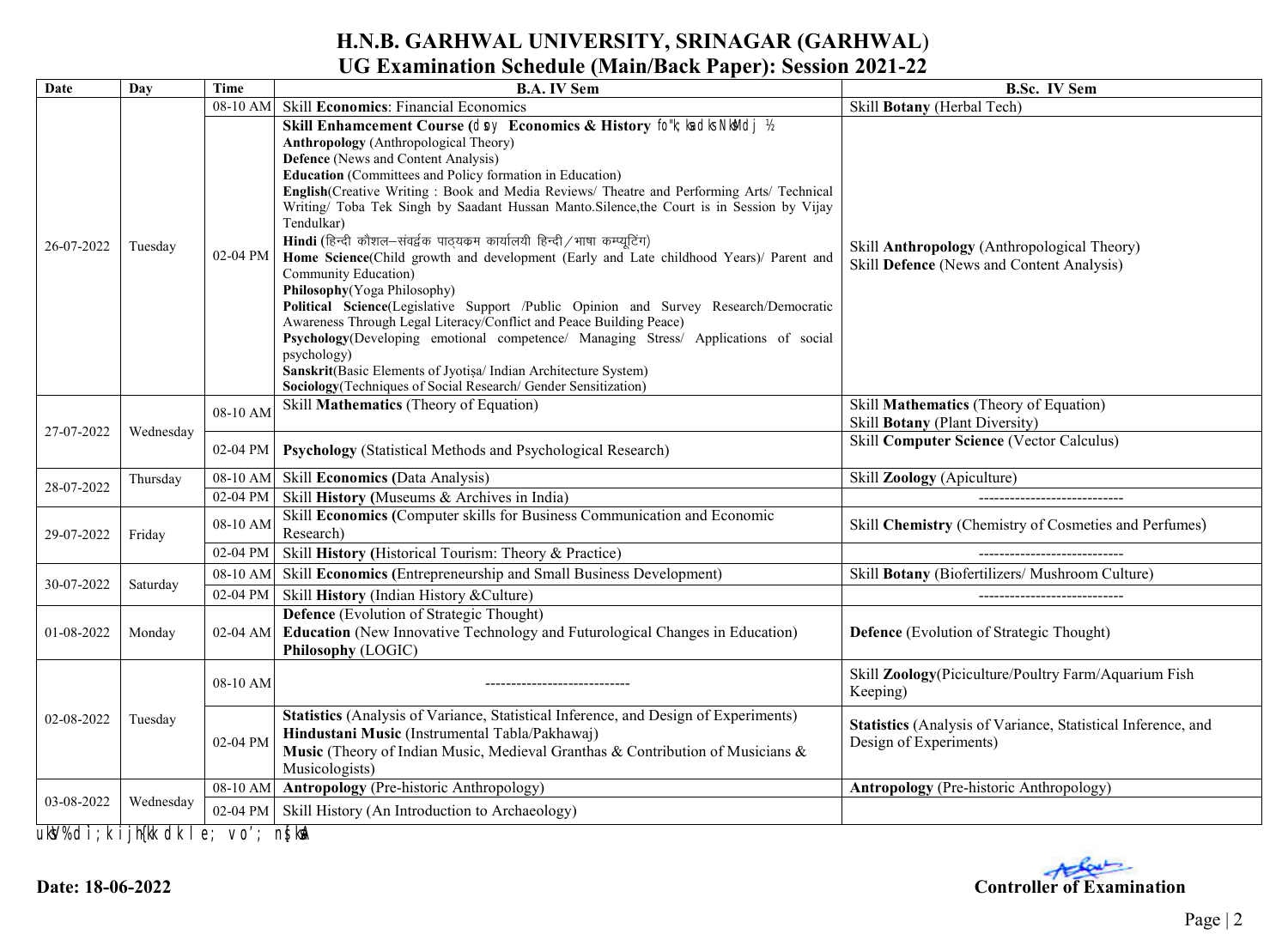### **H.N.B. GARHWAL UNIVERSITY, SRINAGAR (GARHWAL**) **UG Examination Schedule (Main/Back Paper): Session 2021-22**

| Date       | Day       | Time     | <b>B.A. VI Sem</b>                                                                                                                                                              | <b>B.Sc. VI Sem</b>                                                                                  | <b>B.Com. VI Sem</b>                        |
|------------|-----------|----------|---------------------------------------------------------------------------------------------------------------------------------------------------------------------------------|------------------------------------------------------------------------------------------------------|---------------------------------------------|
| 05-07-2022 | Tuesday   | 08-10 AM | Hindi Litrature (प्रयोजनमूलक हिन्दी)                                                                                                                                            | Skill Botany (Medicinal Botany)                                                                      | Corporate Tax Planning./Banking             |
|            |           |          | Skill Mathematics(Vector Calculus)                                                                                                                                              | Skill Mathematics (Vector Calculus)                                                                  | and Insurance/Fundamental of                |
|            |           |          |                                                                                                                                                                                 |                                                                                                      | Investment/ Auditing and Corporate          |
| 06-07-2022 | Wednesday | 08-10 AM |                                                                                                                                                                                 | Skill Zoology (Public Health)                                                                        | Governance                                  |
|            |           |          |                                                                                                                                                                                 |                                                                                                      |                                             |
| 07-07-2022 | Thursday  | 08-10 AM | Sociology (Social Stratification/Gender and Sexuality)                                                                                                                          | Physics (Quantum Mechanics/Mathematical                                                              |                                             |
|            |           |          |                                                                                                                                                                                 | Physics)                                                                                             |                                             |
|            |           |          |                                                                                                                                                                                 | Zoology<br>(Wild Life Conservation and                                                               |                                             |
|            |           |          |                                                                                                                                                                                 | Management/<br>Molecular                                                                             |                                             |
|            |           |          |                                                                                                                                                                                 | Biology/Immunology/Applied<br>Zoology/Animal behaviour and Ecology)                                  |                                             |
| 09-07-2022 | Saturday  | 08-10 AM | Science(Themes in Comparative<br>Political<br>Political<br>Theory/                                                                                                              | <b>Biotechnology</b> (Bioinformatics/ Animal                                                         | /Office<br>International<br><b>Business</b> |
|            |           |          | Administration and Public Policy: Concepts and Theories/ Democracy                                                                                                              | Biotechnology/ Plant Biotechnology/                                                                  | Manaement<br>Secretarial<br>and             |
|            |           |          | and Governance/ Understanding Globalization)                                                                                                                                    | Environmental Biotechnology)                                                                         | Peactice/Management<br>Accounting/          |
|            |           |          |                                                                                                                                                                                 | <b>Biochemistry</b> (Immunology)                                                                     | <b>Consumer Protection</b>                  |
|            |           |          |                                                                                                                                                                                 | Microbiology (Medical Microbiology and                                                               |                                             |
|            |           |          |                                                                                                                                                                                 | Immunology/Microbial Biotechnology/<br>Biostatistics and Computer Applications/                      |                                             |
|            |           |          |                                                                                                                                                                                 | Industrial and Food Microbiology)                                                                    |                                             |
|            |           |          |                                                                                                                                                                                 | <b>Geology</b> (Elements of Applied Geology)                                                         |                                             |
| 11-07-2022 | Monday    | 08-10 AM | <b>Economics</b> (Economic Development and Policy in India - II/ Economic                                                                                                       | Economics (Economic Development<br>and                                                               | Indian<br>Economy/Project<br>Mgt.           |
|            |           |          | History of India 1857-1947/ Public Finance)                                                                                                                                     | Policy in India - II/ Economic History of India                                                      | (Genric)                                    |
|            |           |          |                                                                                                                                                                                 | 1857-1947/ Public Finance)                                                                           |                                             |
| 13-07-2022 |           | 08-10 AM | Methods/                                                                                                                                                                        | Skill Zoology(Seri Culture)<br>Mathematics (Numerical Methods/ Complex Analysis/ Linear Programming) |                                             |
|            | Wednesday |          | Mathematics(Numerical<br>Complex Analysis/<br>Linear<br>Programming)                                                                                                            | Botany (Economic Botany and Biotechnology/ Cell and Molecular Biology/ Genetics                      |                                             |
|            |           |          | Home Science (Therapeutic Nutrition/Fabric Finishing and Laundry)                                                                                                               | and Plant Breeding/ Analytical Techniques in Plant Sciences)                                         |                                             |
| 15-07-2022 | Friday    | 08-10 AM | History (National liberation Movements in 20th Century World/ Some                                                                                                              | Chemistry (Instrumental Methods of Chemical Analysis/ Organometallics, Bio-                          |                                             |
|            |           |          | Aspects of European History: C.1780-1939/ Patterns of Capitalism in                                                                                                             | inorganic, Polynuclear Hydrocarbon, UV and IR Spectroscopy/ Molecules of Life)                       |                                             |
|            |           |          | Europe: C.16th Century to early 20th Century/ Some Aspects of Society                                                                                                           |                                                                                                      |                                             |
|            |           |          | &Economy of Modern Europe: 15-18 Century/Political History of<br>Modern Europe: 15 th-18th Century)                                                                             |                                                                                                      |                                             |
| 18-07-2022 | Monday    | 08-10 AM | <b>Genric Elective Paper</b>                                                                                                                                                    | Skill Chemistry (Pesticide Chemistry)                                                                |                                             |
|            |           |          | Defence(Fundamentals of Disaster Management/Warfare and Technology)                                                                                                             |                                                                                                      |                                             |
|            |           |          | Drawing & Painting(Principles of Painting (Theory)/Poster Designing (Theory))<br>Economics (Introductory Economics-II)                                                          |                                                                                                      |                                             |
|            |           |          | <b>Education</b> (Modern Social Psychology)                                                                                                                                     |                                                                                                      |                                             |
|            |           |          | English (Popular Literature/The Folk Tales of Uttarakhand by Govind Chatak, translated by<br>Arun Pant/The Shadow of Kamakhya by Indira Goswami/Gender and Human Rights: Mother |                                                                                                      |                                             |
|            |           |          | of 1084 By Mahasweta Devi/Indigenous Literature in Translation)                                                                                                                 |                                                                                                      |                                             |
|            |           |          | Geography (Geography of India)<br>Hindi(आधुनिक भारतीय साहित्य / सर्जनात्मक लेखन)                                                                                                |                                                                                                      |                                             |
|            |           |          | History (Women Studies in India/ Women in Politics & Governance/ Some Perspectives on                                                                                           |                                                                                                      |                                             |
|            |           |          | Women's Rights in India/ Gender and Education in India/ Culture In the Indian<br>Subcontinent)                                                                                  |                                                                                                      |                                             |
|            |           |          | Home Science(Nutrition and Health)                                                                                                                                              |                                                                                                      |                                             |
|            |           |          | Music(Hindusani music Tabla/ Pakhawaj/Hindustani music Vocal/Sitar)<br><b>Philosophy</b> (Philosophical thought of Ambedkar)                                                    |                                                                                                      |                                             |
|            |           |          | Political Science (Human Rights Gender and Environment/ Reading Gandhi)                                                                                                         |                                                                                                      |                                             |
|            |           |          | Psychology (Psychology of Gender/Self and Personal Growth)<br>Sanskrit (Ethical and moral issues in Sanskrit Literature)                                                        |                                                                                                      |                                             |
|            |           |          | Sociology (Economy and Society)                                                                                                                                                 |                                                                                                      |                                             |
|            |           |          |                                                                                                                                                                                 |                                                                                                      |                                             |